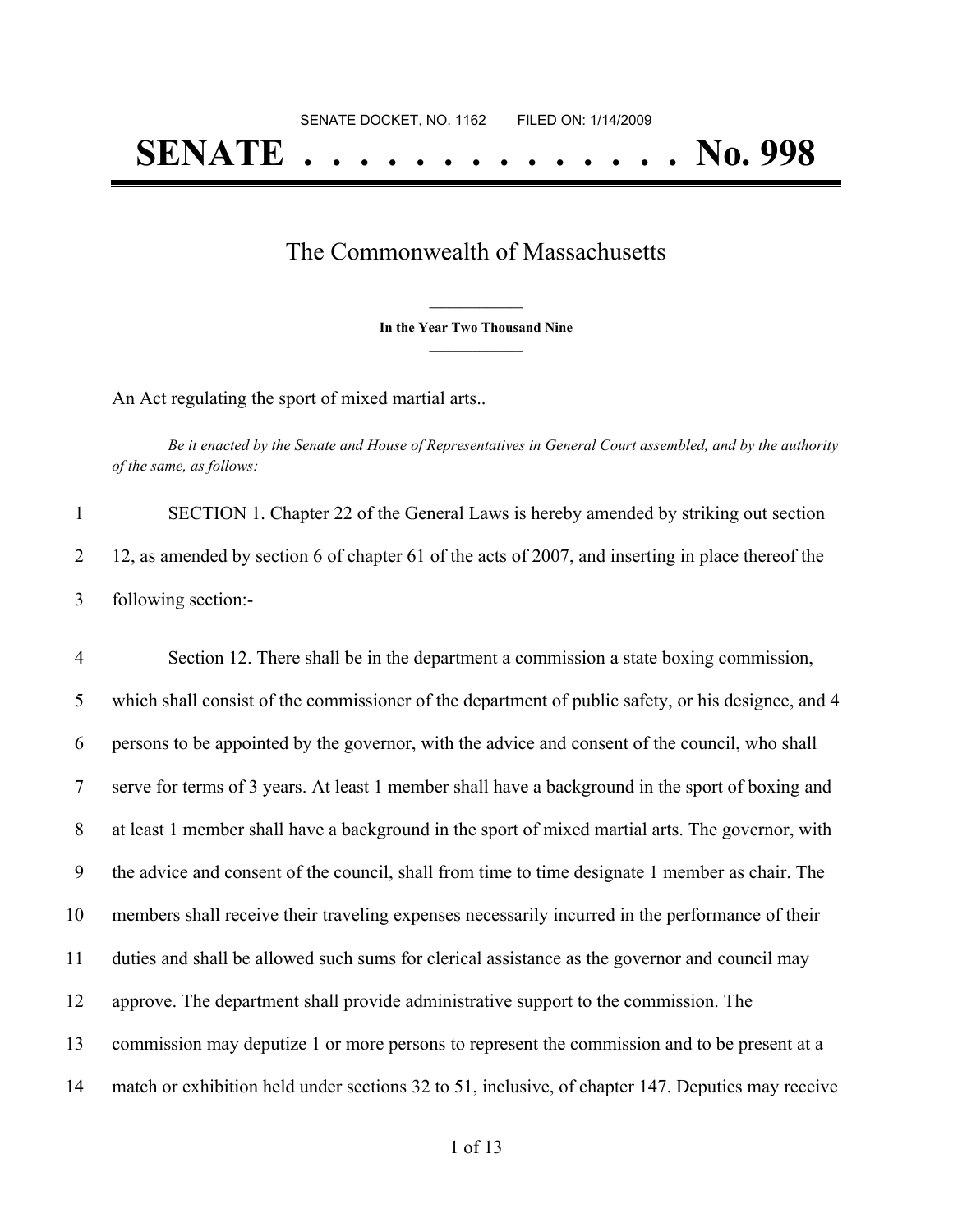such compensation for their traveling expenses necessarily incurred in the discharge of their duties.

| 17 | SECTION 2. Chapter 147 of the General Laws if hereby amended by striking out                        |
|----|-----------------------------------------------------------------------------------------------------|
| 18 | sections 32 and 33, as so appearing, and inserting in place thereof the following 2 sections:-      |
| 19 | Section 32. No boxing, kickboxing, mixed martial arts or other unarmed combative                    |
| 20 | sporting event or sparring match or exhibition for a prize or purse or at which an admission fee is |
| 21 | charged, either directly or indirectly, in the form of dues or otherwise, whether professional or   |
| 22 | amateur, shall take place or be conducted except in accordance with a license granted as            |
| 23 | hereinafter provided by the state boxing commission. Applications for the license shall be          |
| 24 | accompanied by such fee, as established annually by the commissioner of administration and          |
| 25 | finance under section 3B of chapter 7. Tough-man or similar type matches or exhibitions shall be    |
| 26 | prohibited. Any persons holding, conducting, participating in or attending a match or exhibition    |
| 27 | held without a license, as provided in section 33, or a tough-man or similar type match or          |
| 28 | exhibition, shall be punished by a fine of not more than \$25,000 or by imprisonment for not        |
| 29 | more than 3 months, or both. In the case of exhibitions or bouts held in accordance with the rules  |
| 30 | and regulations of amateur organizations as may be approved by the commission, the                  |
| 31 | commission may issue special licenses without the requirement of a bond as provided in section      |
| 32 | 34 or payment of the annual fee. Matches or exhibitions under the governance of the                 |
| 33 | Massachusetts Interscholastic Athletic Association, the National Collegiate Athletic Association    |
| 34 | or any equivalent school or college organization shall be exempt from the requirements of this      |
| 35 | section if the competitors are amateurs.                                                            |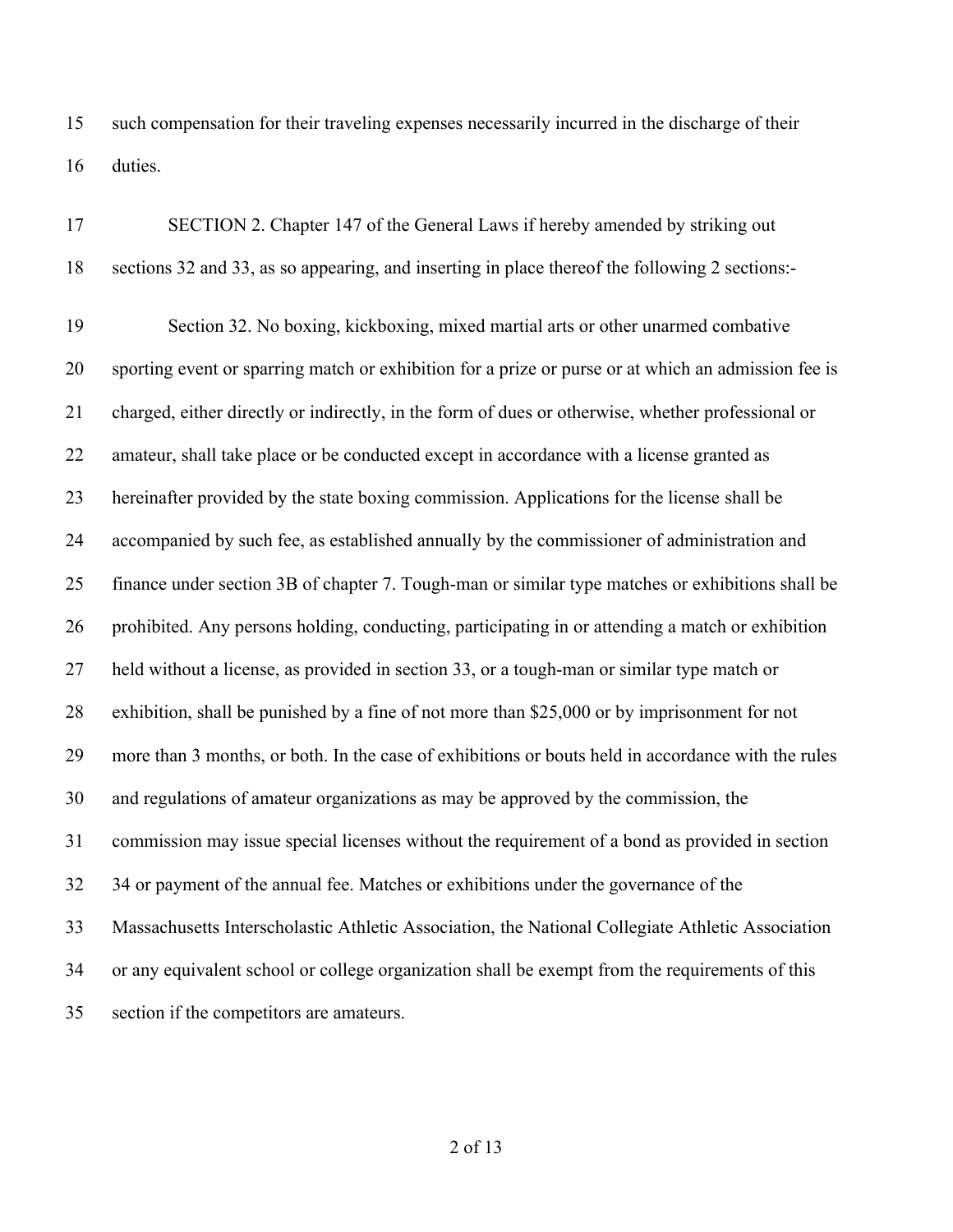| 36 | Section 33. The commission may, subject to sections 32 to 47, inclusive, issue licenses to       |
|----|--------------------------------------------------------------------------------------------------|
| 37 | conduct boxing, kickboxing, mixed martial arts or other unarmed combative sporting events,       |
| 38 | sparring matches and exhibitions. The license shall be valid only for the date approved by the   |
| 39 | commission. The commission may revoke the license at any time in the interest of public safety.  |
| 40 | No license shall be issued for a tough-man competition or similar event.                         |
| 41 | SECTION 3. Section 34 of said chapter 147, as so appearing by striking out, in line 3, the       |
| 42 | words "five thousand dollars" and inserting in place thereof the following figure:- \$50,000.    |
| 43 | SECTION 4. Said section 34 of said chapter 147, as so appearing, is hereby further               |
| 44 | amended by striking out, in lines 11 and 12, the words "one thousand dollars" and inserting in   |
| 45 | place thereof the following figure:- \$10,000.                                                   |
| 46 | SECTION 5. Said chapter 147 is hereby further amended by striking out sections 35 to             |
| 47 | 40, inclusive, and inserting in place thereof the following 9 sections:-                         |
| 48 | Section 35. No person shall act, directly or indirectly, as a physician, referee, judge,         |
| 49 | timekeeper, professional boxer, kickboxer, mixed martial arts contestant or other unarmed        |
| 50 | combative sport contestant, or as manager, trainer or second of such a contestant, at a match or |
| 51 | exhibition or as a matchmaker therefore, unless licensed by the commission upon receipt of such  |
| 52 | classified fee to be determined annually by the commissioner of administration and finance       |
| 53 | under the section 3B of chapter 7. The commission shall set minimum requirements for licensure   |
| 54 | based upon skill or other fundamental prerequisites deemed necessary to adequately and safely    |
| 55 | execute the functions of the respective position. The commission may refuse to license any       |
| 56 | individual who does not meet those requirements or whose safety and well-being it determines     |
| 57 | will be put at substantial risk by engaging in their respective position. Whoever acts in such   |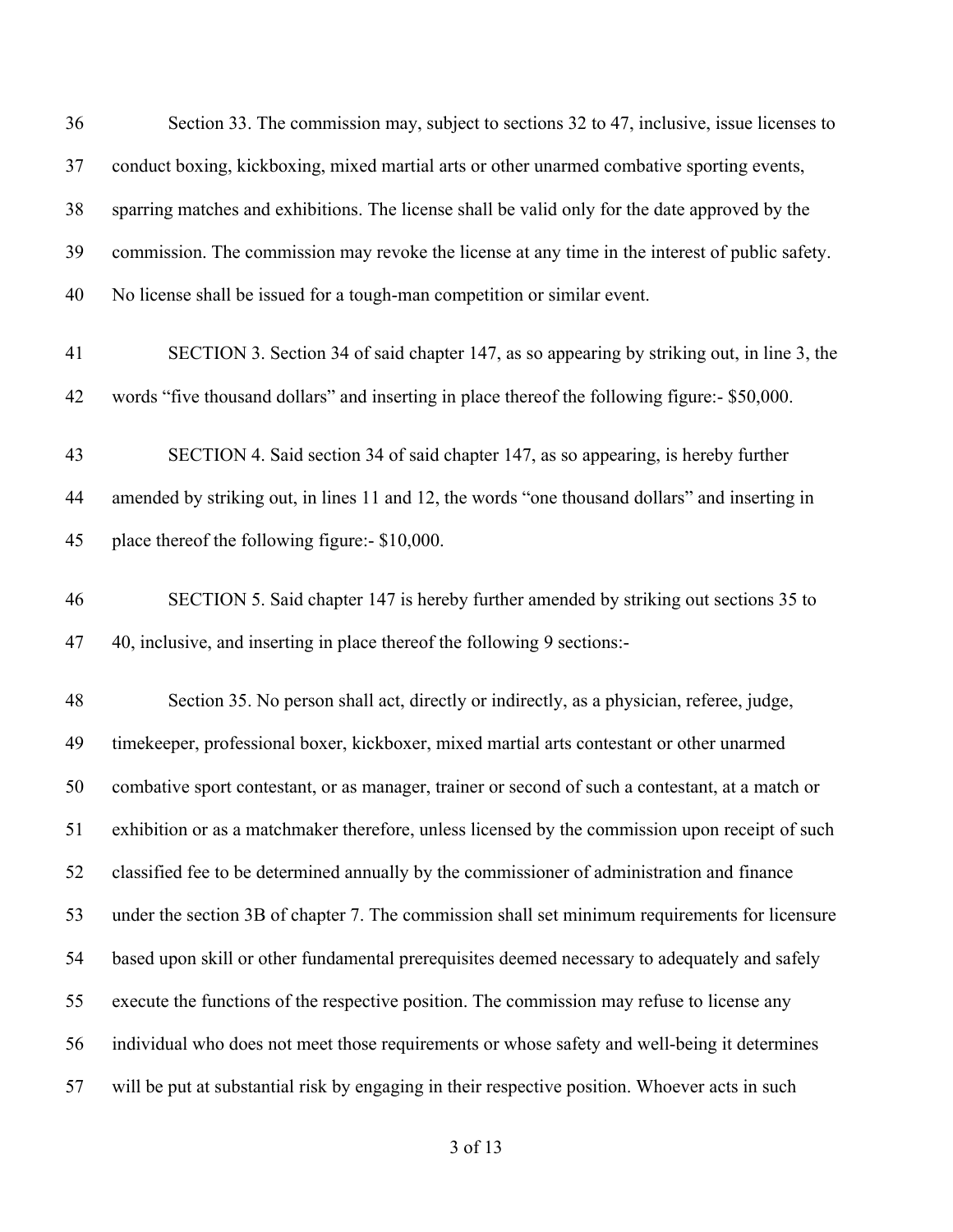capacity, without being so licensed shall be punished by a fine of not more than \$10,000. For the purposes of sections 32 to 47, inclusive, a professional combatant shall be a person who competes for money or other pecuniary gain. Any official who desires to officiate without charge at amateur boxing or sparring matches or exhibitions shall be licensed without charge. No person shall be licensed under this section who is under 18 years of age, except as otherwise provided in section 39.

 Section 35A. Notwithstanding section 36, the commission shall, in the conduct of all amateur boxing or sparring matches and exhibitions sanctioned by the national governing body and its local affiliate which are appointed and recognized by the United States Olympic Committee for such purposes, acknowledge and follow the rules and regulations of said amateur boxing governing bodies.

 No amateur match of any kind which is subject to section 32 shall be held unless it is licensed by the commission and sanctioned and supervised by an amateur sanctioning organization approved by the commission.

 The commission shall recognize and license, upon receipt of the classified fee to be determined annually by the commissioner of administration under section 3B of chapter 7, the amateur referees, judges and other amateur officials assigned to such amateur matches or exhibitions by the amateur governing bodies and certified under their rules and regulations.

 The commission shall cooperate fully with the amateur boxing governing bodies to assure that amateur boxers are eligible to participate and compete for selection to the United States Olympic boxing team.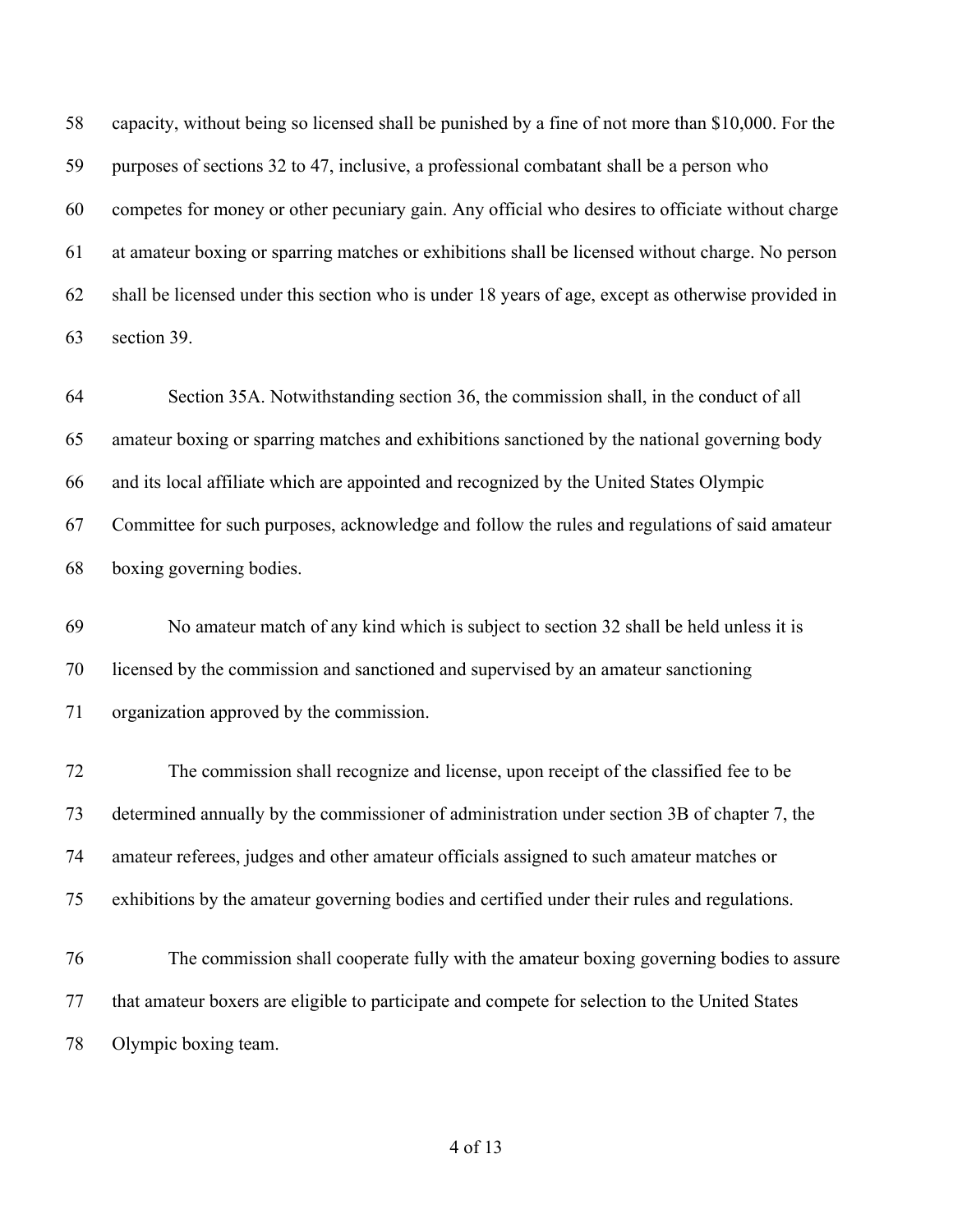No contestant in amateur boxing shall compete in more than 2 tournaments in any 7-day period nor shall such contestant participate in more than 3 contests between 12 noon on any 1 day and 12:30 a.m on the day following. All amateur boxing or sparring matches or exhibitions shall terminate not later 12:30 a.m. on the day following the start of the match. During a contest, contestants in amateur boxing or kickboxing matches or exhibitions shall wear gloves weighing at least 8 ounces each unless otherwise authorized by the amateur boxing governing body. During a contest, contestants in amateur mixed martial arts and other unarmed combative sport matches or exhibitions shall wear gloves weighing at least 4 ounces each unless otherwise authorized by the amateur governing body. Section 36. At every boxing, kickboxing, mixed martial arts, or other unarmed combative sport event, sparring match or exhibition there shall be in attendance a referee, duly licensed under sections 32 to 47, inclusive. There shall also be in attendance at least 3 duly-licensed judges, each of whom shall, at the termination of a match or exhibition, vote for the contestant in whose favor the decision should, in his opinion, be rendered or, for a draw if, in his opinion, neither contestant is entitled to a decision in his favor, and the decision shall be rendered in favor of the contestant receiving a majority of the votes or, if neither receives a majority as aforesaid, a decision of a draw shall be rendered. Upon the rendering of a decision, the vote of each judge shall be announced from the ring. The referee shall have full power to stop the match or exhibition whenever he deems it advisable because of the physical condition of a contestant or when 1 contestant is clearly outclassed by his opponent or for other sufficient reason. The commission shall declare forfeited any prize, remuneration or purse or any part thereof belonging to a contestant if, in the judgment of a majority of the commissioners after consultation with the judges and the referee, such contestant was not competing in good faith. The fees of the referee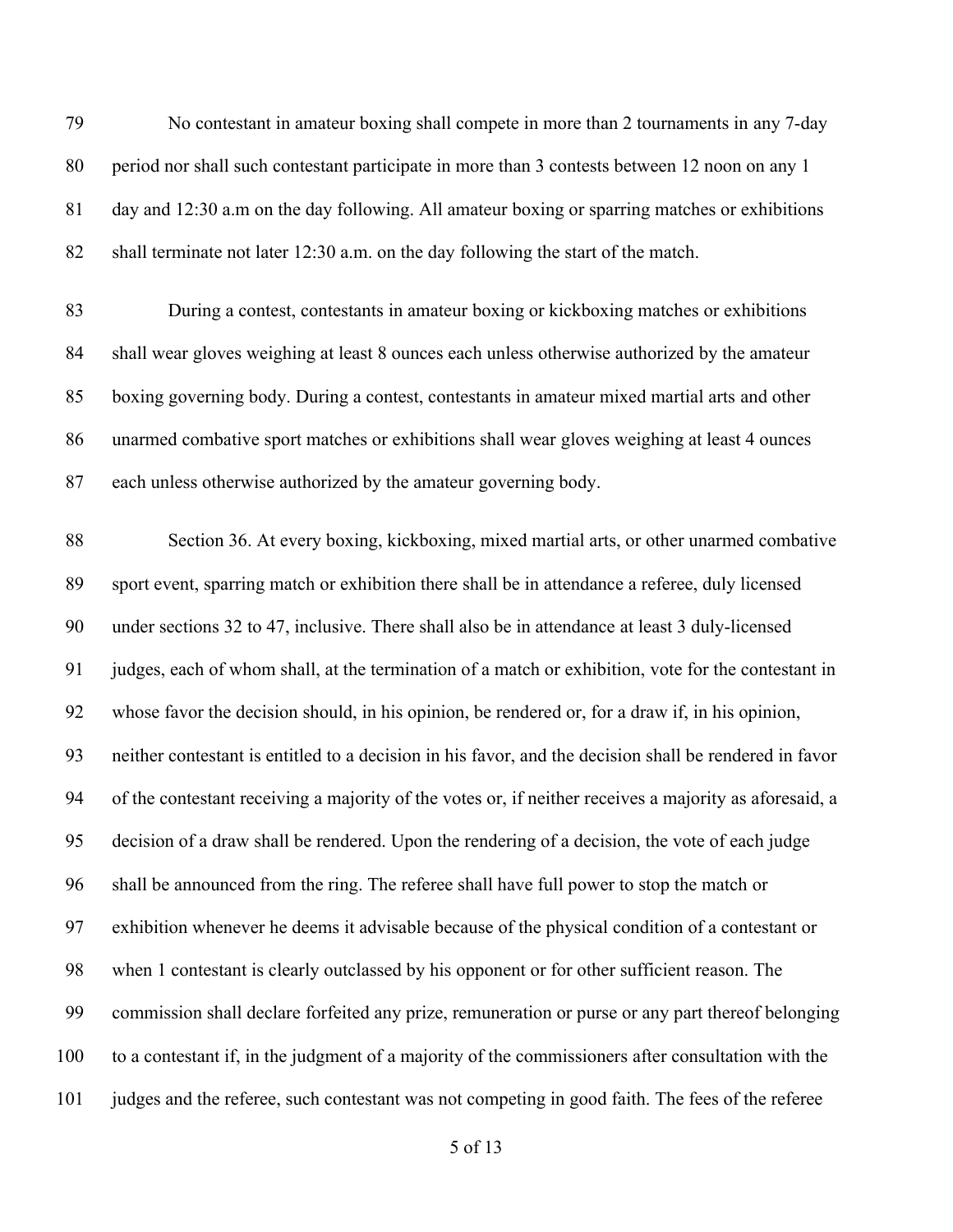and other licensed officials shall be fixed by the commission and shall be paid by the licensed organization prior to the match or exhibition.

 Section 37. At any boxing, kickboxing, mixed martial arts or other unarmed combative sport event, sparring match or exhibition there shall be in attendance at least 1 duly licensed physician, whose duty it shall be to observe the physical condition of the contestants and advise the referee or judges with regard thereto. Any competent physician who has had not less than 3 years of experience as a medical practitioner may be licensed. No contestant shall be allowed to enter the ring unless a physician licensed under sections 32 to 47, inclusive, shall certify in writing that the contestant is physically fit to engage in the proposed contest. The physician's fee, as fixed by the commission, shall be paid by the licensee conducting the match or exhibition.

 Section 38. No boxing, kickboxing or other unarmed combative sporting match or exhibition shall exceed 10 rounds. No mixed martial arts match or exhibition shall exceed 5 rounds but, if a match is to determine a championship, it may exceed the round limits with the prior approval of the commission. No round in a boxing, kickboxing or other unarmed combative sporting match or exhibition shall exceed 3 minutes. No round in a mixed martial arts match or exhibition shall exceed 5 minutes. No contestant in a professional match or exhibition shall participate in more than 10 rounds or more than the number of rounds determined by the commission as aforesaid, as the case may be, during a 72-hour period. During a contest, contestants in professional boxing and kickboxing matches or exhibitions shall wear gloves weighing at least 8 ounces each unless otherwise authorized by the commission. During a contest, contestants in mixed martial arts and other unarmed combative sporting events, matches or exhibitions shall wear gloves weighing at least 4 ounces each or as otherwise authorized by the commission. Every contestant participating in boxing, kickboxing, mixed martial arts or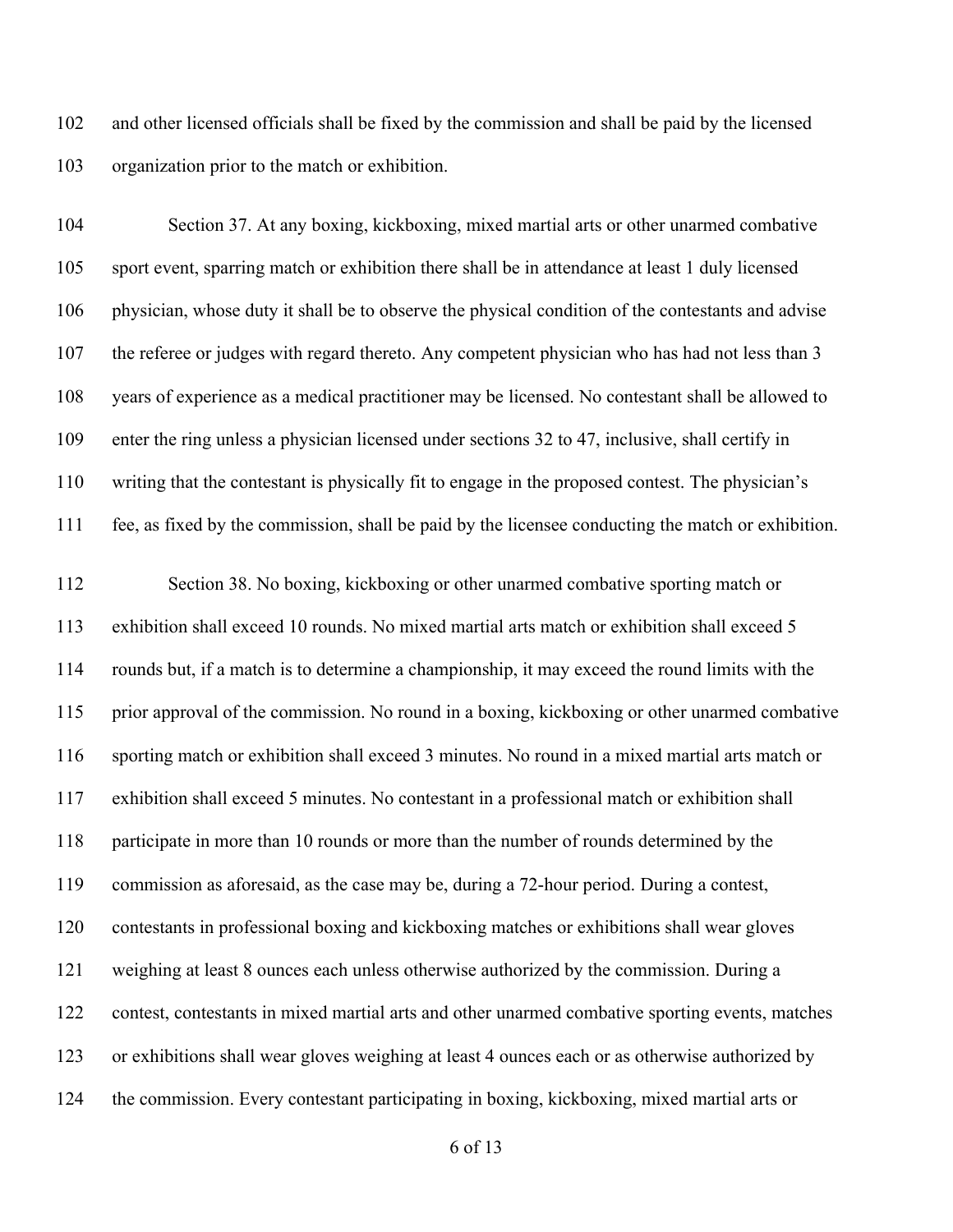other unarmed combative sporting event or exhibition shall be required to wear standard protective devices as outlined by regulation by the commission.

 Section 39. Except as hereinafter provided, no contestant under 18 years of age or who has reached his thirty-fifth birthday shall be permitted to engage in a boxing, kickboxing, mixed martial arts or other unarmed combative sport event, sparring match or exhibition, except that the age requirement shall not apply to a world boxing champion who is still actively engaged as a professional boxer, or to a former boxing champion of the world who has not been inactive as a professional boxer for more than 2 years from the date of his last boxing contest, but an amateur boxer shall be allowed to compete as such at the age of 16. At the discretion of the commission, a professional boxer, kickboxer, mixed martial arts contestant or other unarmed combative sport contestant who has reached his thirty-fifth birthday may be permitted to engage in a match if the contestant has passed a physical examination or is otherwise medically-cleared to participate by a physician selected by the commissioners. At the discretion of the commission, an amateur boxer who has reached his sixteenth birthday but has not yet reached his eighteenth birthday may be licensed as a professional boxer. The foregoing shall not apply to courses of instruction in boxing, kickboxing, mixed martial arts or other unarmed combative sport sponsored and conducted by recognized boys and girls clubs, youth organizations, schools or colleges, municipal or state park or recreational departments, law enforcement organizations or incorporated, private, nonprofit boxing teams, under the supervision of qualified instructors and directors. No person under the age of 16shall be admitted to or be present at a professional match or exhibition unless accompanied by an adult.

 Section 39A. No professional boxer, kickboxer, mixed martial arts contestant or other unarmed combative sport contestant licensed under section 35 who has been knocked out,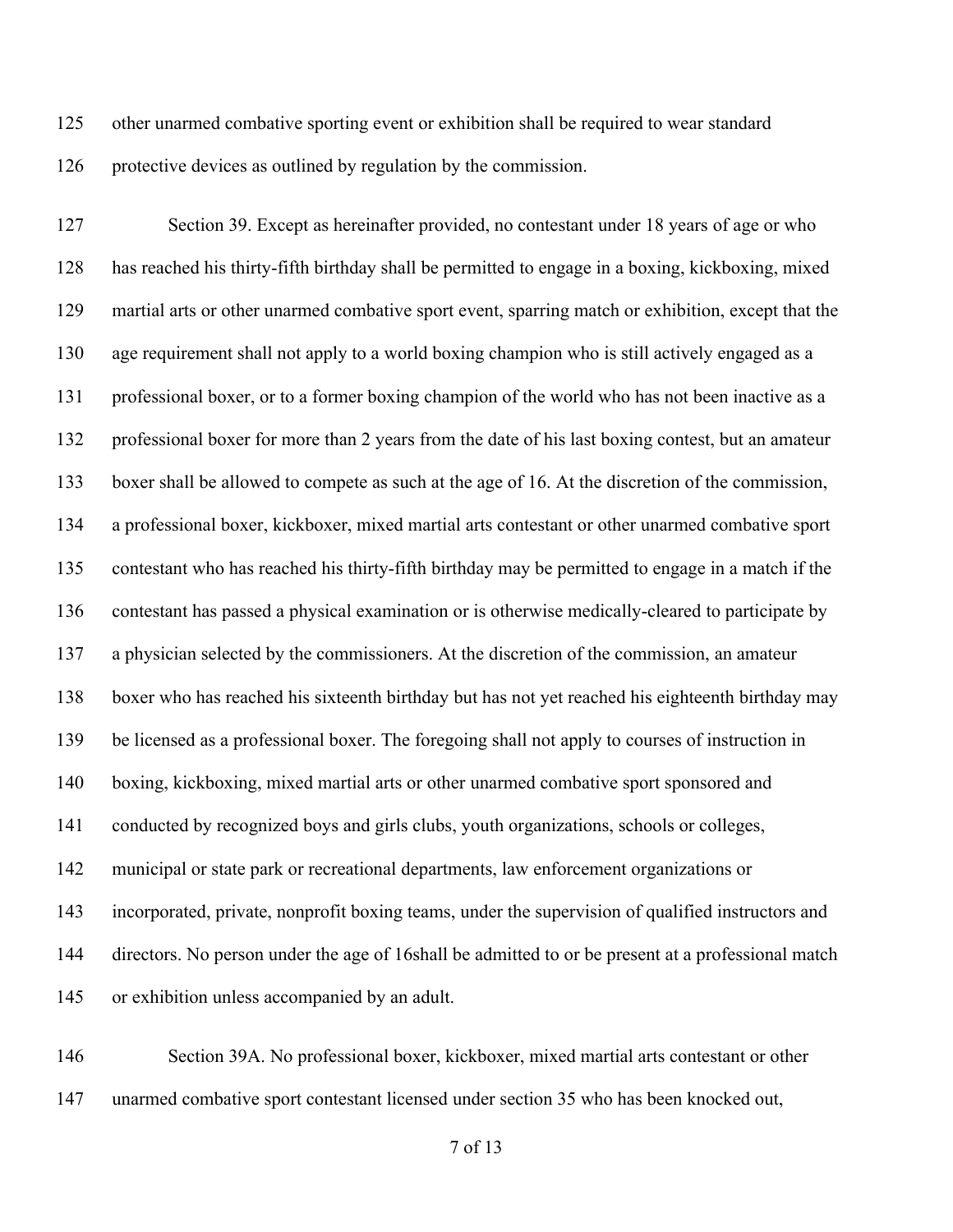technically or otherwise, or lost a contest by way of submission, 6 or more times in the preceding 12 months shall take part in a match or exhibition until he has been examined and found fit to take part in such a match or exhibition, by a physician selected by the commission, at a place and time designated by the commission. The cost of conducting the examination shall be borne by the contestant. If a contestant is found unfit to engage in a match or exhibition, he shall be excluded from participation for 3 months, after which time he may make a request to the commission for another physical examination. The license issued to an individual pursuant to section 35 shall be immediately suspended for at least 30 days if the individual is knocked out.

 Section 39B. A person licensed under section 32 to conduct boxing, kickboxing, mixed martial arts or other unarmed combative sport events, sparring matches or exhibitions, except those persons to whom a special license may be granted thereunder without the requirement of a bond or payment of the annual fee, shall take out a policy of accident insurance on each contestant participating in the match or exhibition in the amount of \$5,000 to compensate him for medical and hospital expenses incurred as the result of injuries received in such match or exhibition and in the amount of \$50,000 in the event of death to the contestant resulting from 163 participation in the match or exhibition, said \$50,000 to be paid to the estate of the deceased contestant. The premiums on the policies shall be paid by the licensee.

 Section 40. Every licensee holding or conducting a boxing, kickboxing, mixed martial arts or other unarmed combative sporting event, sparring match or exhibition shall, prior to the commencement of the final feature bout of the event, pay to the commission, a sum equal to 4 per cent of the total gross receipts from the sale of tickets or from admission fees. Such licensee shall pay to the commission a sum equal to 2 per cent of the total gross receipts generated by the sale, lease or other exploitation of the television, pay per view, motion picture or other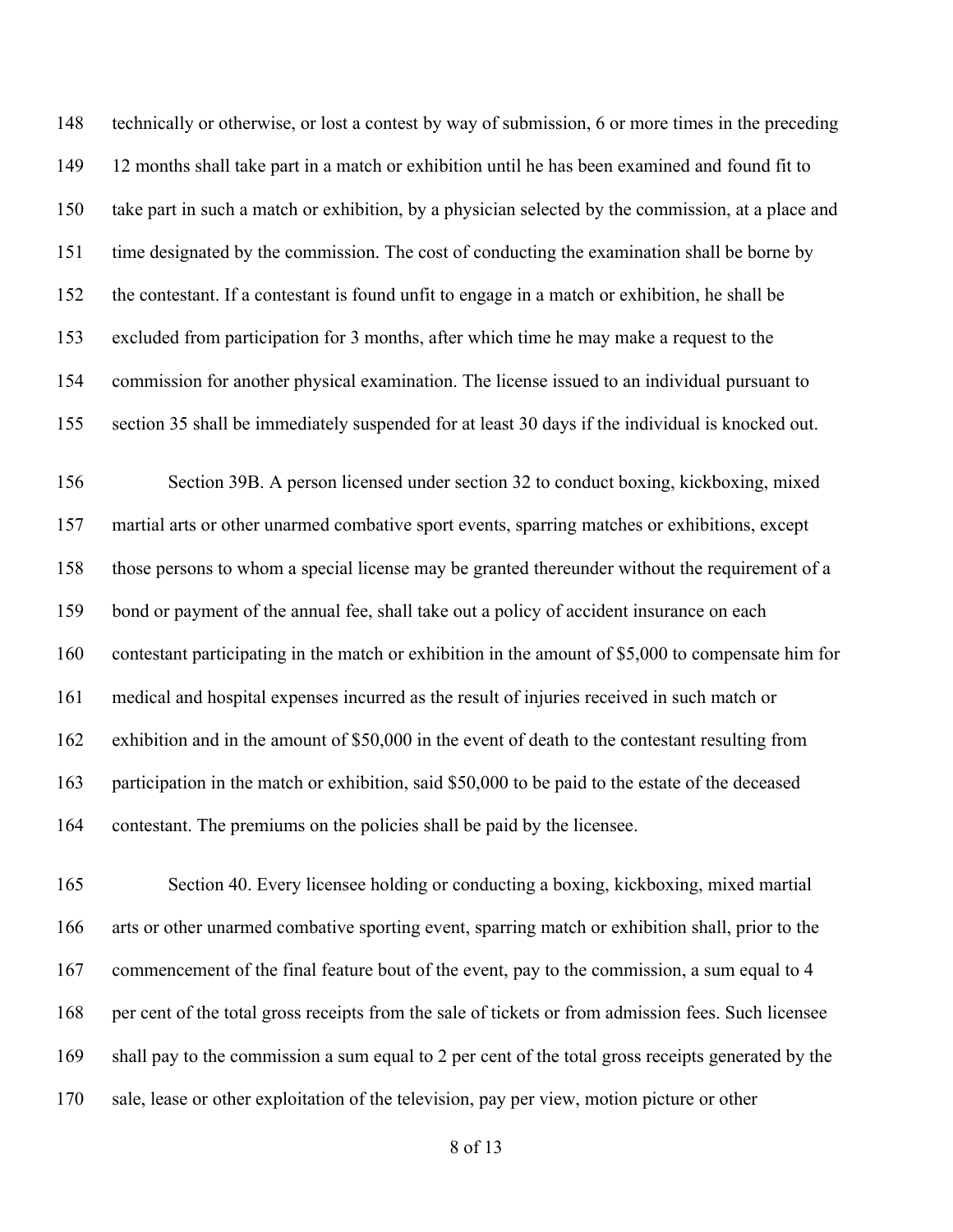broadcasting rights, regardless of whether the event is broadcast live or in the future, such sum to 172 be paid by the licensee whether or not the licensee ever receives a portion of that amount; provided, however, that if such match or exhibition is conducted as an incidental feature in an event or entertainment of a different character, such portion of the total receipts and the total amount shall be paid to the commonwealth, as the commission may determine or as may be fixed by rule adopted under section 46. If the payment is for a fixed amount, payment shall be made 24 hours prior to the event but in no event shall payment be made later than 48 hours after the live event. Pay per view showings of an event more than 48 hours after the live event shall be exempt from the requirements of this section. The broadcasting fee imposed under this section shall be not more than \$75,000 per event. Within 72 hours after its conclusion, the licensee shall furnish to the commission a report, showing the exact number of tickets sold and admission fees collected for the contest, the gross receipts thereof and such other data as the commission may require.

 A licensee holding or conducting a boxing, kickboxing, mixed martial arts or other unarmed combative sport event, sparring match or exhibition shall, at least 48 hours before a licensed contest or exhibition, file with the commission a copy of all contracts entered into for the sale, lease or other exploitation of broadcasting rights for the contest or exhibition. All contracts filed with the commission pursuant to this section shall be exempt from disclosure pursuant to section 10 of chapter 66. The commission shall enforce this section.

 SECTION 6. Section 40A of said chapter 147, as so appearing, is hereby amended by striking out, in lines 2 and 3, the words "within seventy two hours after its conclusion", and inserting in place thereof the following words:- prior to the commencement of the feature bout of the event,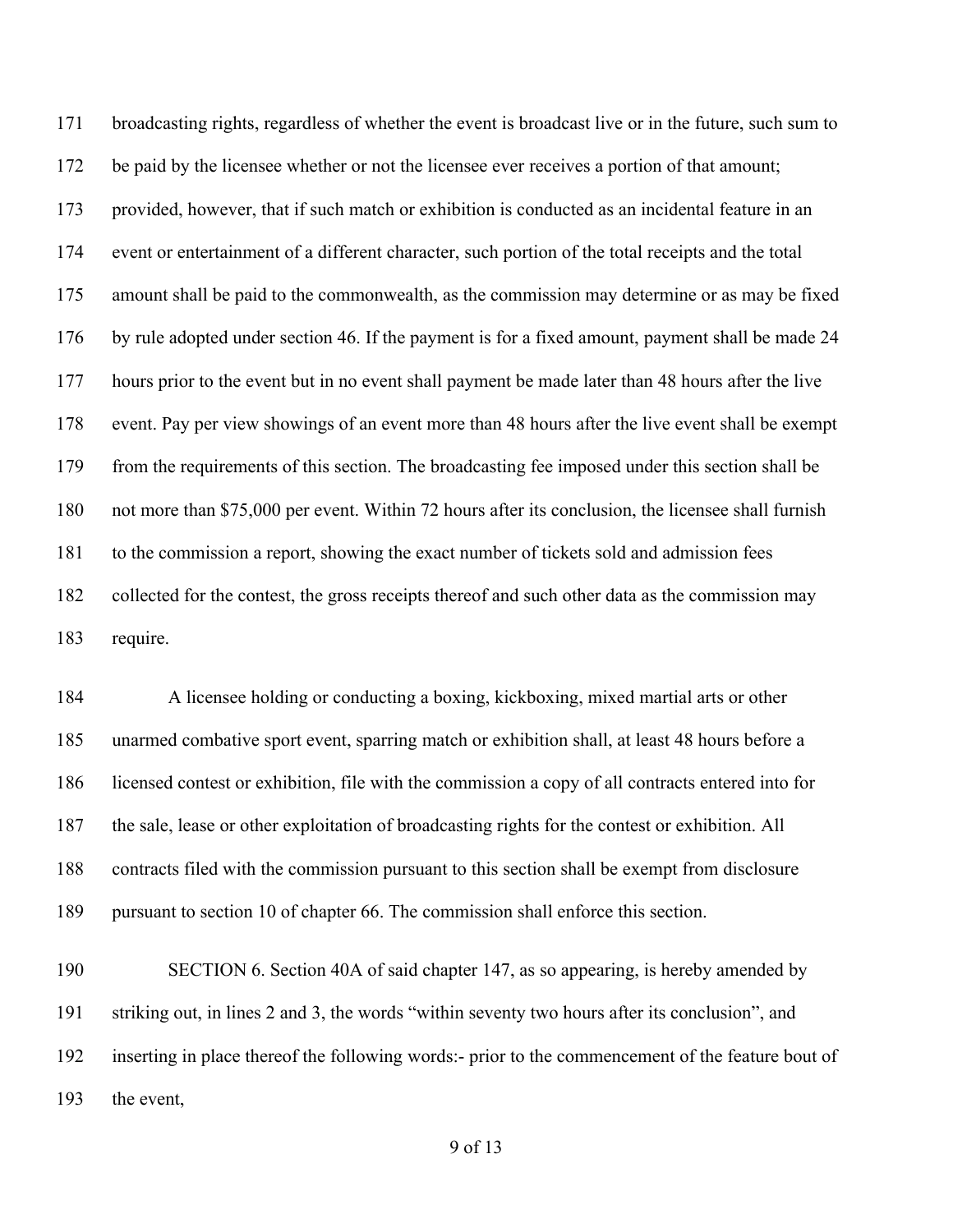SECTION 7. Section 42 of said chapter 147, as so appearing, is hereby amended by adding the following paragraph:-

 The commission may suspend a license of a combatant issued pursuant to section 35 without a hearing upon a finding that it would be unsafe for the individual to compete until either the passing of a fixed period of time or upon medical clearance. The commission may assess an administrative penalty not to exceed \$2,000 for each violation of sections 32 to 51, inclusive, or the commission's rules and regulations committed by an individual required to be licensed under 201 this chapter.

 SECTION 8. Section 45 of said chapter 147, as so appearing, is hereby amended by striking out, in lines 4, 6 and 10, and in lines 14 and 15, the words:- "boxing or sparring".

 SECTION 9. Said chapter 147 is hereby further amended by striking out section 46, as so appearing, and inserting in place thereof the following section:-

 Section 46. The commission may make such rules and regulations for the administration and enforcement of sections 32 to 47, inclusive, and to promote and regulate the sports of boxing, kickboxing, mixed martial arts and other unarmed combative sports, as deemed necessary, including defining any terms requiring definition under said sections 32 to 47, inclusive. The rules and regulations may provide for and regulate the granting of special permits for exhibitions where no decision is to be rendered, no admission fee is to be charged and where skilled combatants merely demonstrate the mechanics of their respective discipline. The commission shall make an annual report to the general court of the acts of the commission.

SECTION 10. Sections 48 to 50, inclusive of said chapter 147 are hereby repealed.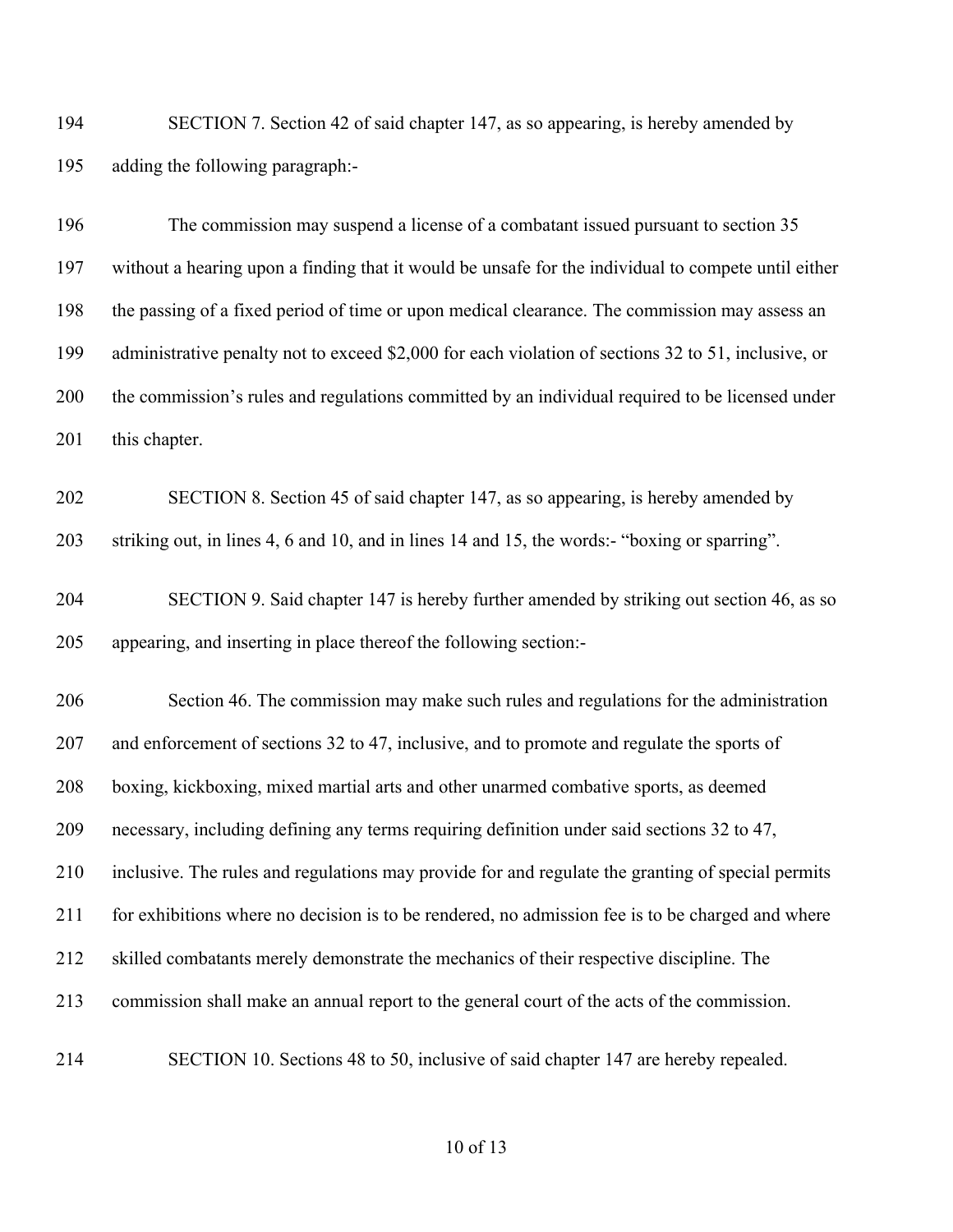| 215 | SECTION 11. Said chapter 147 is hereby further amended by striking out section 50A, as                |
|-----|-------------------------------------------------------------------------------------------------------|
| 216 | appearing in the 2006 Official Edition, and inserting in place thereof the following section:-        |
| 217 | Section 12. Courses of instruction in boxing, kickboxing, mixed martial arts and other                |
| 218 | unarmed combative sports, or sparring matches or exhibitions sponsored and conducted by               |
| 219 | recognized boys and girls clubs, youth organizations, schools and colleges, law enforcement           |
| 220 | agencies or municipal or state parks and recreation departments, under the supervision of             |
| 221 | qualified instructors and directors, may be conducted in a city or town without requiring a license   |
| 222 | pursuant to section 33.                                                                               |
| 223 | SECTION 13. Section 51 of said chapter 147, as so appearing, is hereby amended by                     |
| 224 | inserting after the word "boxing", in line 3, the following words:- kickboxing, mixed martial arts    |
| 225 | or other unarmed combative sport event,                                                               |
| 226 | SECTION 14. Chapter 147 of the General Laws, is hereby amended, as so appearing, by                   |
| 227 | adding the following new section:-                                                                    |
| 228 | Section 51A. The Department of Public Safety may collect and expend an amount not to                  |
| 229 | exceed \$200,000 for the purpose of operating and administering the State Boxing Commission;          |
| 230 | provided, that the monies shall be derived from fees charged for licensing provided in this           |
| 231 | chapter, fines collected for violations of this chapter, and fees collected pursuant to section 40 of |
| 232 | this chapter, with excess monies paid to the state treasurer; and further provided that for the       |
| 233 | purposes of accommodating discrepancies between the receipt of retained revenues and related          |
| 234 | expenditures, the Department may incur expense and the comptroller may certify for payment            |
| 235 | amounts not to exceed the lower of this authorization or the most recent revenue estimate as          |
| 236 | reported in the state accounting system.                                                              |
|     |                                                                                                       |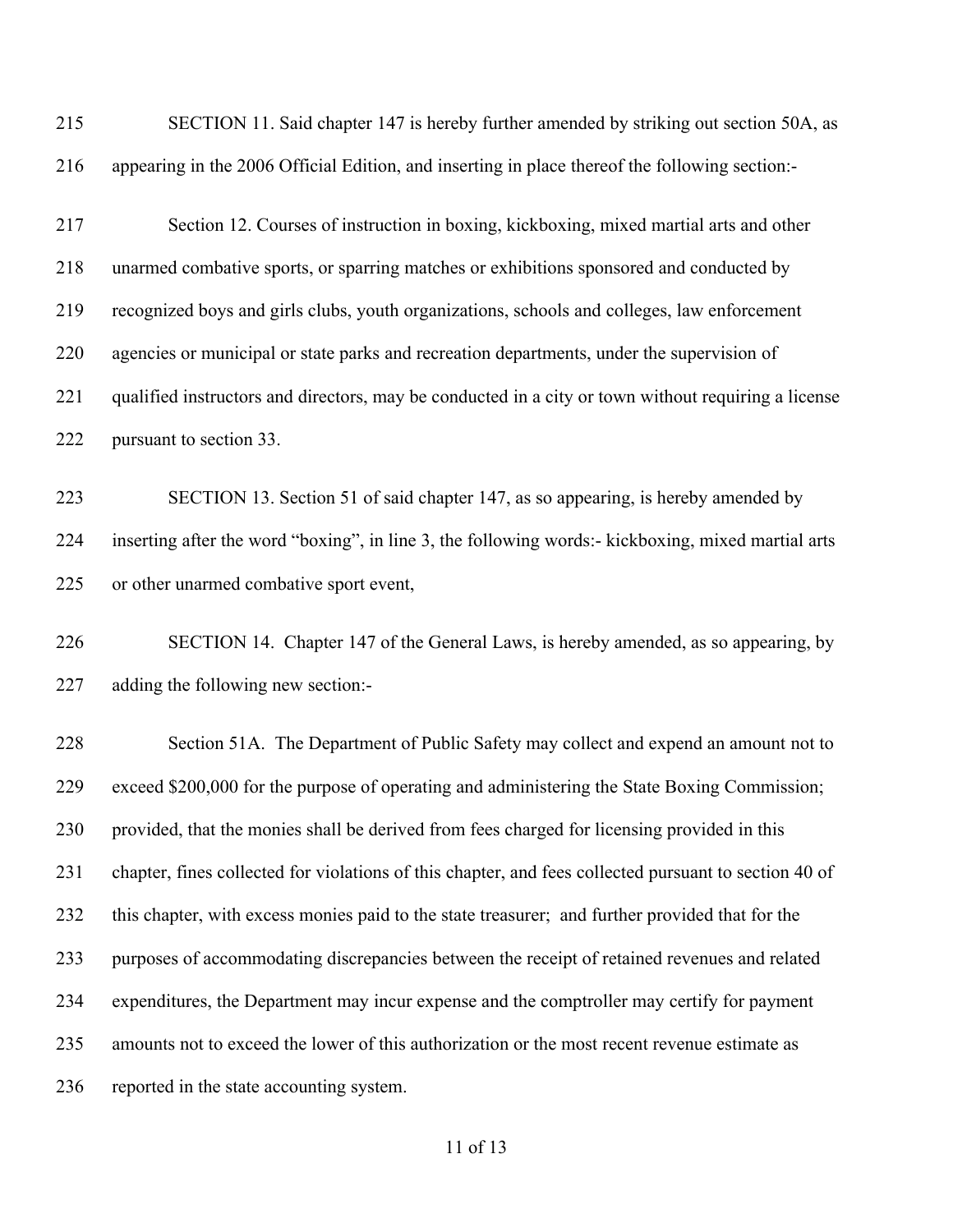SECTION 15. Chapter 180 of the General Laws is hereby amended by striking out section 28, as so appearing, and inserting in place thereof the following section:-

 Section 28. If a person is convicted of a violation of section 12 of chapter 265 for engaging in, giving or promoting a public or private boxing, kickboxing, mixed martial arts or other unarmed combative sporting match or sparring exhibition, the contestants who have received or were promised a pecuniary reward, remuneration or consideration on the premises of or under the auspices of a club or organization described in section 4, the commissioner of public safety and homeland security, the board of selectmen or the board of aldermen in a town where the club or organization is situated, or the police commissioner of the city of Boston if the club or organization is situated in Boston shall immediately give notice to the state secretary who, upon receipt thereof, shall declare the charter of the club or organization void. The state secretary shall publish a notice in at least a newspaper published in the city or town wherein the club or organization is situated that the charter of the club or organization is void.

 SECTION 16. Chapter 265 of the General Laws is hereby amended by striking out section 12, as so appearing, and inserting in place thereof the following two sections:-

 Section 12. Whoever directly or indirectly, except as provided in sections 32 to 50, inclusive, of chapter 147, gives or promotes a public boxing, kickboxing, mixed martial arts or other unarmed combative sporting match or sparring exhibition, or engages in a private boxing, kickboxing, mixed martial arts or other unarmed combative sporting event match or sparring exhibition, for which the contestants have received or have been promised any pecuniary reward, remuneration or consideration whatsoever shall be punished by imprisonment in the house of corrections for not more than 2 ½ years or by a fine of not more than \$5,000, or by imprisonment